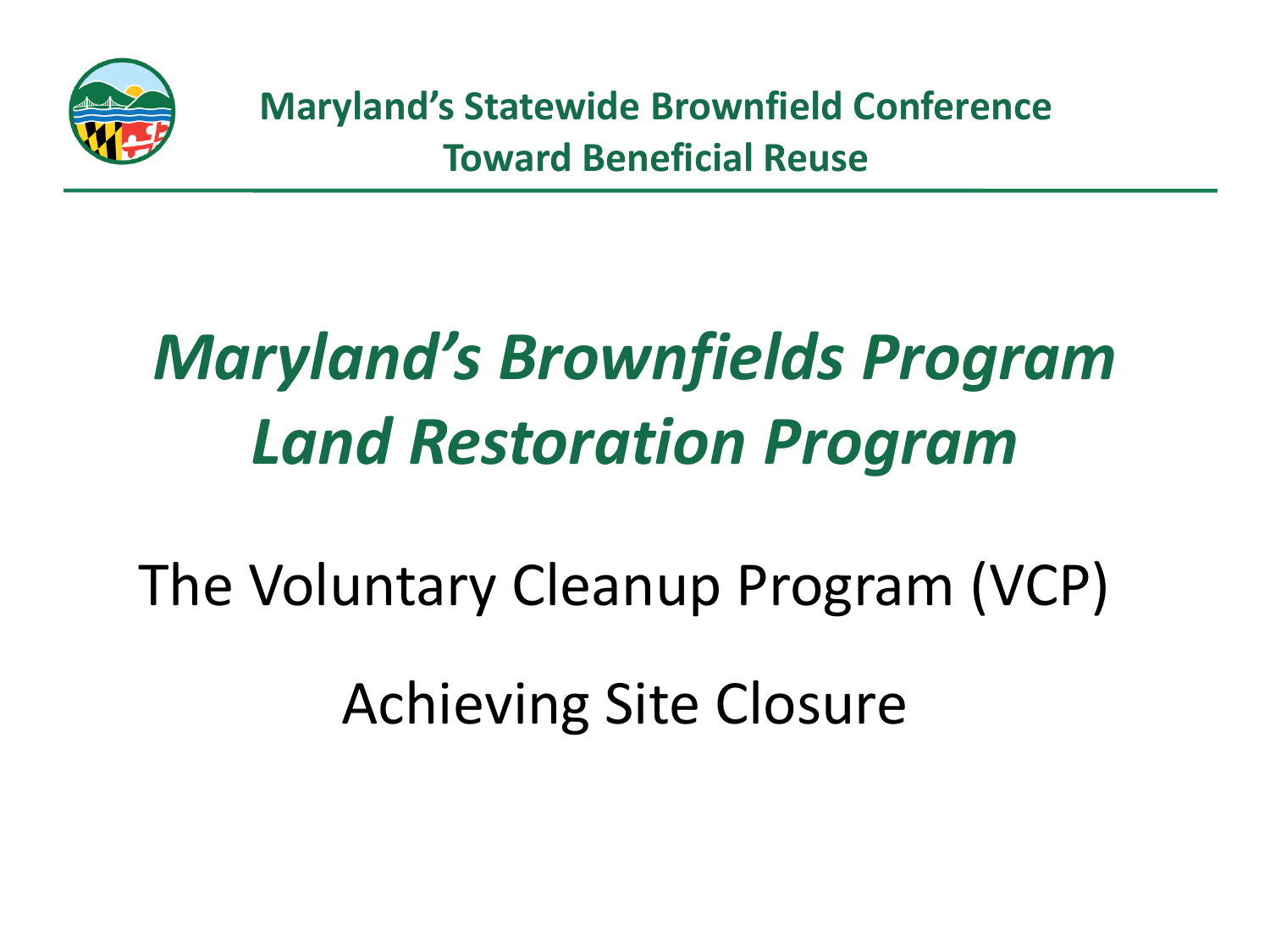

#### **What Types of Closure Documents Does the VCP Issue?**

#### *After Completing the VCP Application Process*

- No Further Requirements Determination (NFRD)
- Certificate of Completion (COC)
- Environmental Covenant (EC)- Included with both the NFRD and the COC
- The NFRD or COC with EC will be recorded on the property deed in the local jurisdiction

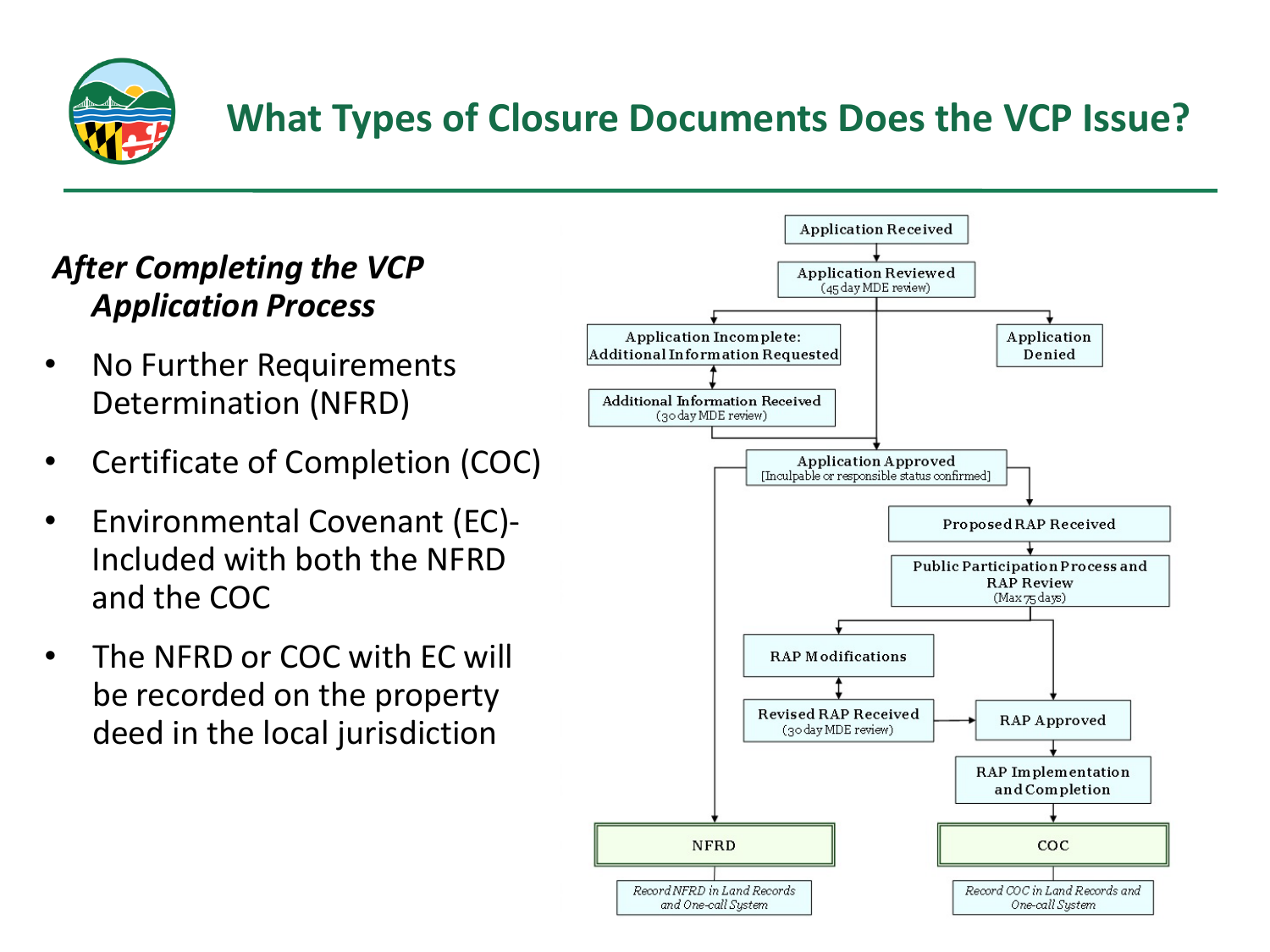

- NFRD:
- After the initial VCP application process is completed and a Response Action Plan is not required.
- After completing an approved remedy under the CHS program and reapplying to the VCP.
- COC:
- After the activities as detailed in the approved Response Action Plan and any approved Addendums have been satisfactorily completed.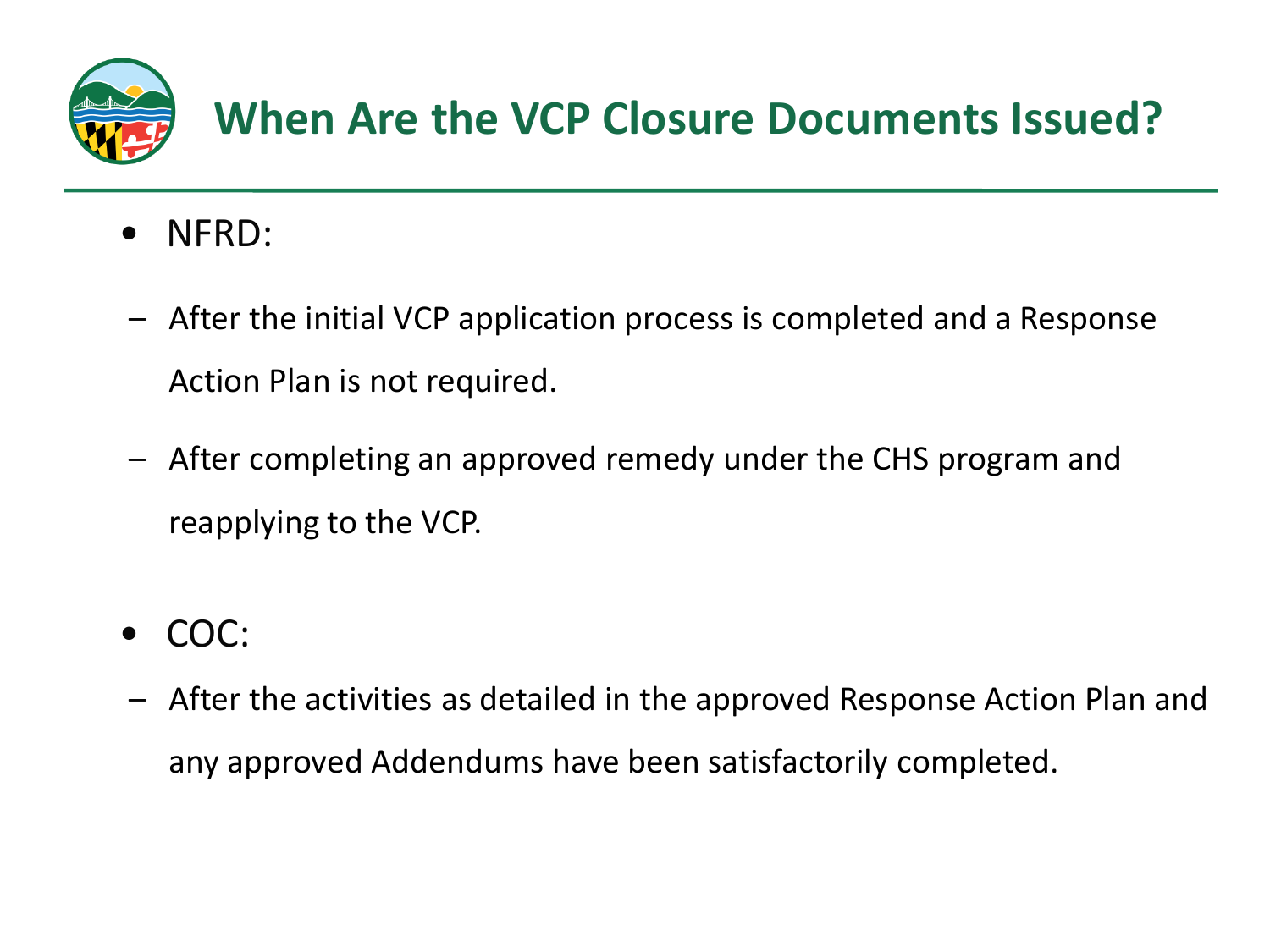

#### **How Does the VCP Approve Completion of the RAP?**

- **Submit a RAP completion report that documents the RAP implementation process was completed in accordance with the Approved RAP to the VCP Project Manager**
- Include the date of and date approved for the Approved RAP and any subsequent addendums
- Summarizes the RAP remedies and how they were implemented-include any contingencies and how they were handled-example: unknown underground tanks located and removed.
- Appropriate Figures showing where remedies were placed-examples: location of capped areas and type-landscape, concrete slab, asphalt, or vapor extraction points and blower system location.
- Any Sampling Data collected to verify the remedy is effective-examples: indoor air testing, post excavation sampling, potable water testing results.
- Material Management summary-examples: truck tickets for stone, clean fill source documentation, off-site soil removal summary for both disposal or reuse.
	- **The VCP project manger will conduct a site visit to visually observe that the RAP activities have been completed. Then review and approve the RAP completion report or provide comments on the RAP completion report that must be resolved prior to issuing a COC.**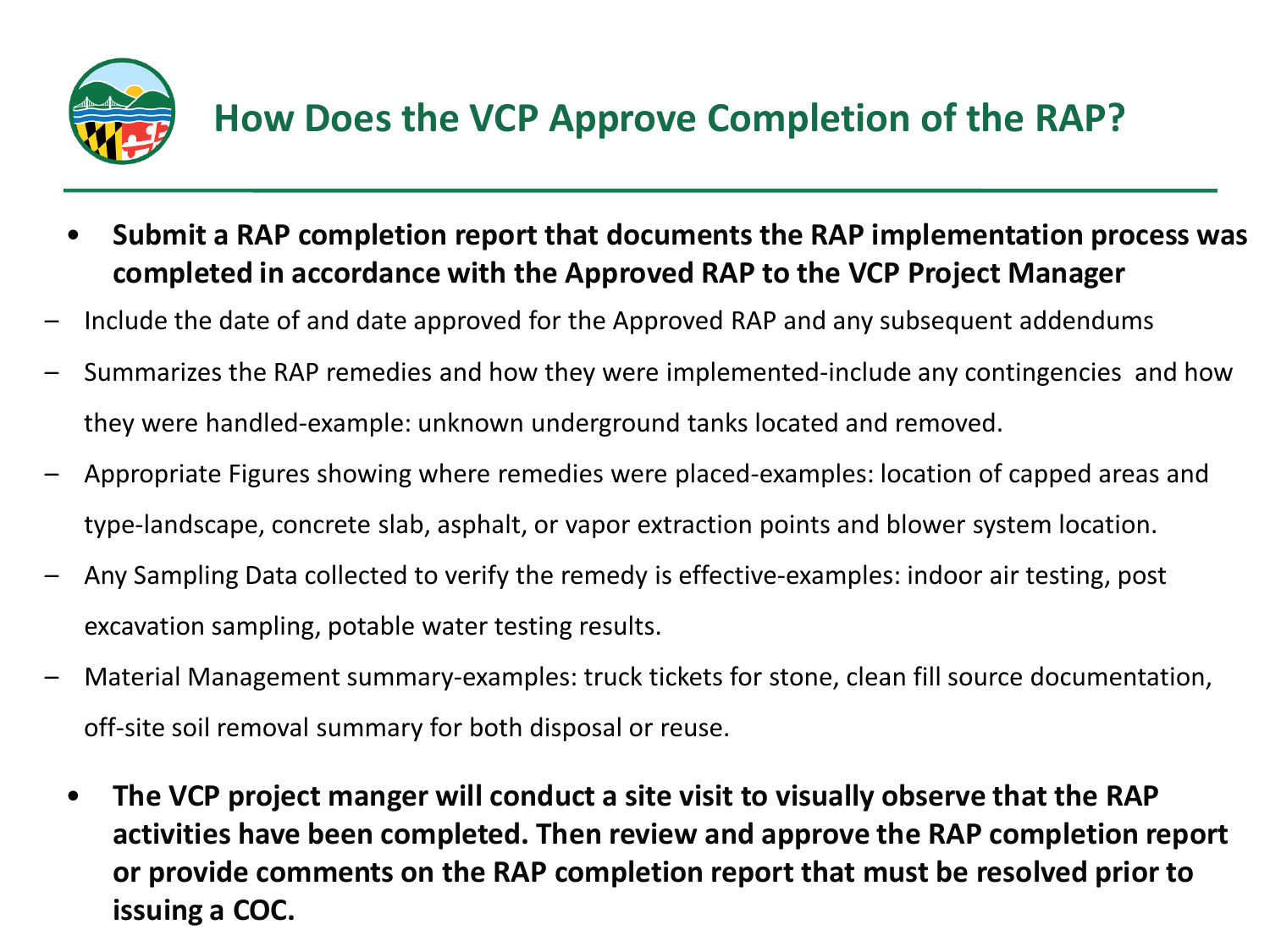

**The VCP Applicant may request the following Land Uses: Residential, Commercial, Public Recreational Area-low, moderate and high frequency and Industrial.**

**Fee Simple Including Single Family Homes, Townhomes and First Floor Condominiums: Unrestricted use-soil must meet residential standards to 15 feet or to the zone of saturation. No capping or vapor mitigation. A groundwater use restriction is allowed.**

**Condominiums on the First Ground Floor: May allow remedies such as capping or vapor barriers-requires the entity responsible for operation and maintenance (O&M) of LUCs to provide financial assurance for costs of O&M for 30 years. Notification of LUCs and access requirements for each unit owner. O&M Plan required for certain LUCs. Environmental Consultant to conduct annual inspections and report to MDE by January of each year the results.**

**Rental Properties: A single building owner must be responsible for O&M of LUCs. Leases to include notification of LUCs present and access provisions where applicable to inspect/maintain LUCs. Annual inspection and reporting requirement. Restrictions on future conversion or construction of condominiums**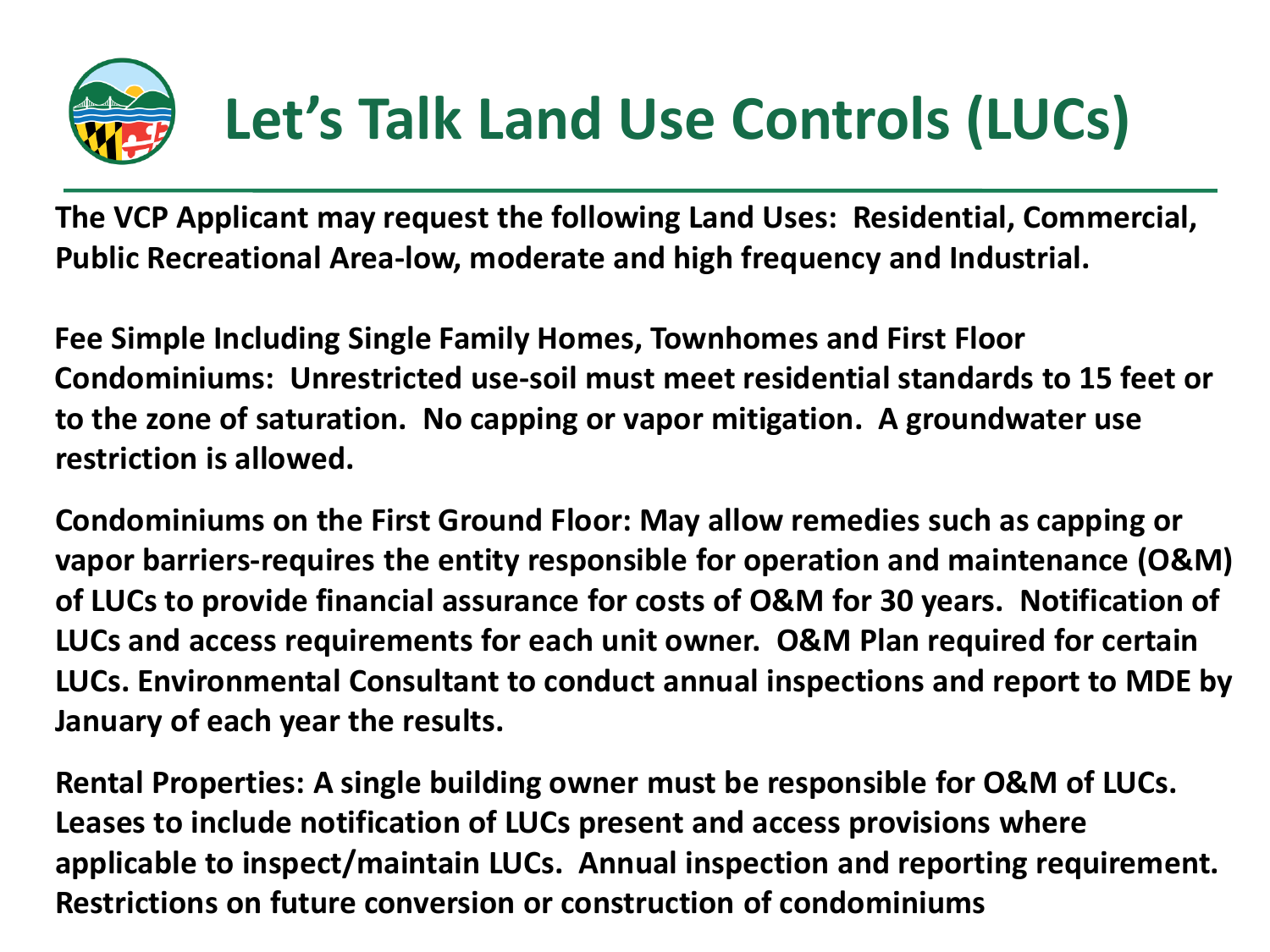

**Land Use and Institutional Controls can also Include:**

- **Limitations on use of groundwater may also restrict to a certain aquifer or water appropriation permit or well. Geothermal wells may be approved by the Department upon written request.**
- **Excavation activities: May require advance notification of any excavations, or those breaching capped areas and/or encountering groundwater. Excavations include fence installation, soil borings, utility trenching and repair and new construction. May require a health and safety plan for workers. May require sampling and documentation for disposal of excess soil and/or groundwater.**
- **Inspection and Maintenance of Remedies such as capped areas-including landscape, concrete and asphalt paved areas, vapor barriers under slabs, active sub-slab depressurization systems, or concrete floor sealants for vapor.**
- **Long-Term Monitoring and Post Treatment Sampling-For vapor and groundwater**
- **Limitations including additional testing requirements for future construction.**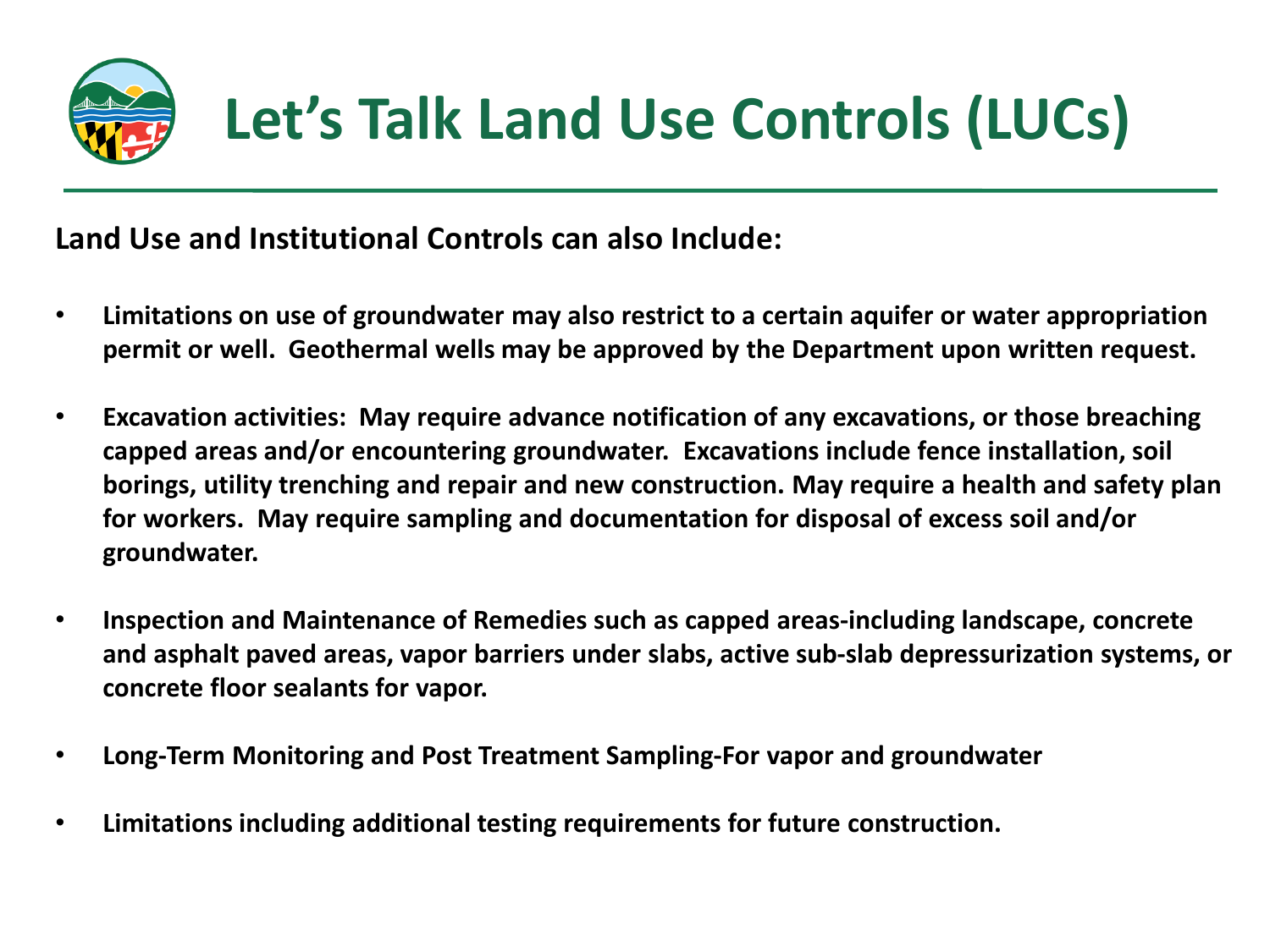

## **What Information does the VCP Require to Prepare the Closure Documents?**

- Postal Street Mailing Address of the Property
- Confirm mailing address of Property Owner and VCP applicant(s)
- Legal Description of the Property-including all parcels in the VCP Application
- SDAT Tax Account Number for all Parcel-Acreage should match the Legal Description or provide an explanation
- Tax Parcel(s) Reference (Map, Grid, Parcel, Neighborhood, Block, Lot)
- Deed Reference-Liber, Folio and Page Range for all parcels
- Plat Reference, if applicable
- SDAT printout showing Business is in Good Standing
- Inspection, Operations, and Maintenance Plan

Your VCP Project Manager Can Provide a Checklist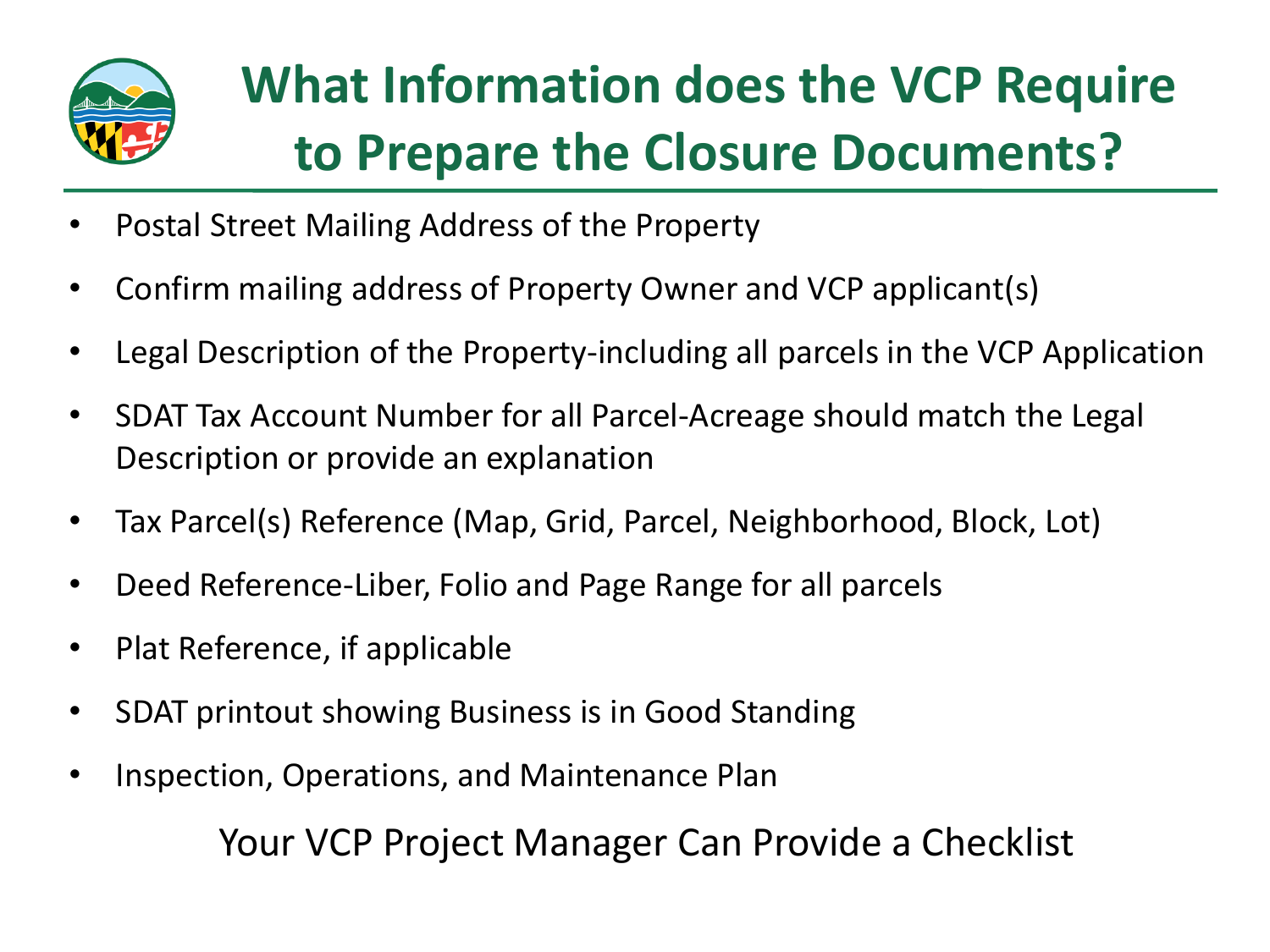

## **What Figures are Required in the Closure Documents?**

**All Figures Must be in Black and White and Must be Legible when printed on a 8.5x11" page. No photographic backgrounds. TIFF or JPG legible when printed or scanned at 300 dpi**

- **Map of the Entire Property with the Property boundaries clearly outlined.**
- **Figure showing extent of land use controls**
- **If the land use controls are limited to a certain area of the property, provide a map and metes and bounds of the portion of the property subject to the LUCs.**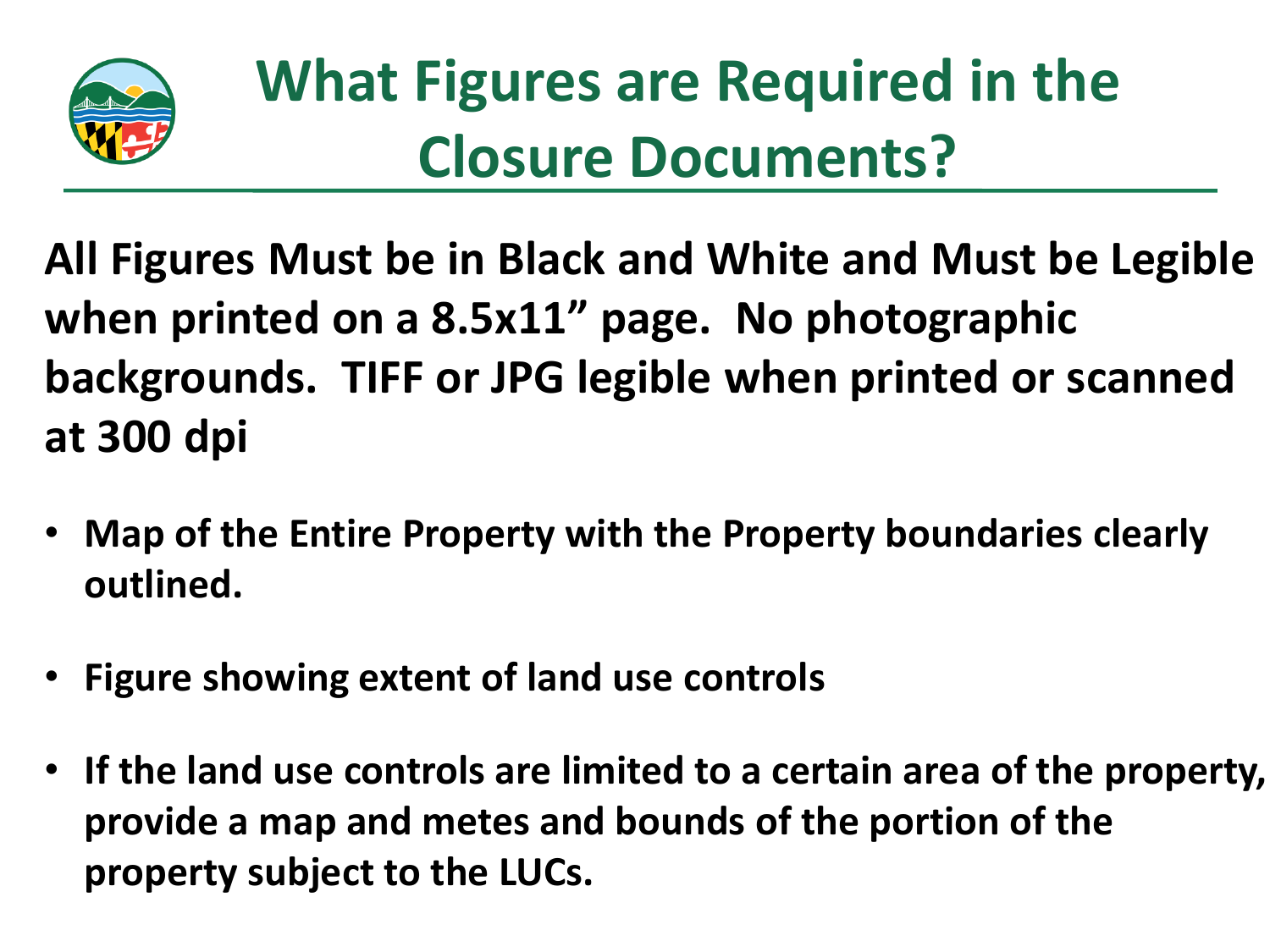

## **What is in the Operations and Maintenance Plan?**

- A brief summary of the site history and LUCs at the site
- Notification and annual reporting requirements-must match the NFRD, COC and EC
- Figures showing the location of capped areas, vapor systems etc.
- Product information if applicable (blowers, sealants, pumps etc.)
- Inspection forms for landscape, concrete or asphalt caps
- Inspection forms for vapor systems
- Contact Information including phone and email for the property owner and property manager if applicable who will be the MDE contact.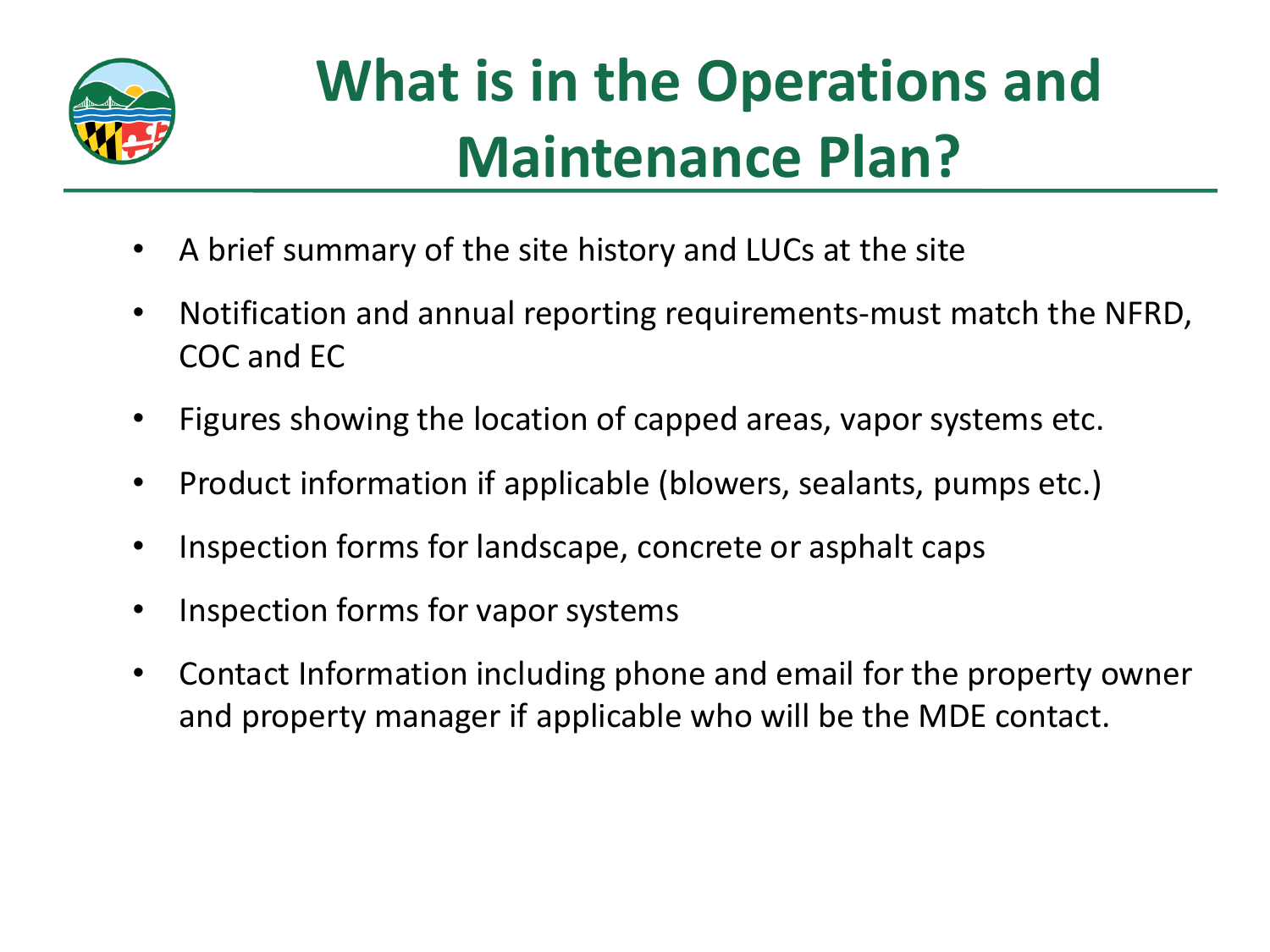

### **What Documents does the Applicant Sign and Return to the VCP?**

For an NFRD:

One Page Certification Owners Certification from the NFRD

For a COC One Page Certification

Once the Closure Documents are recorded provide proof of recording to the VCP